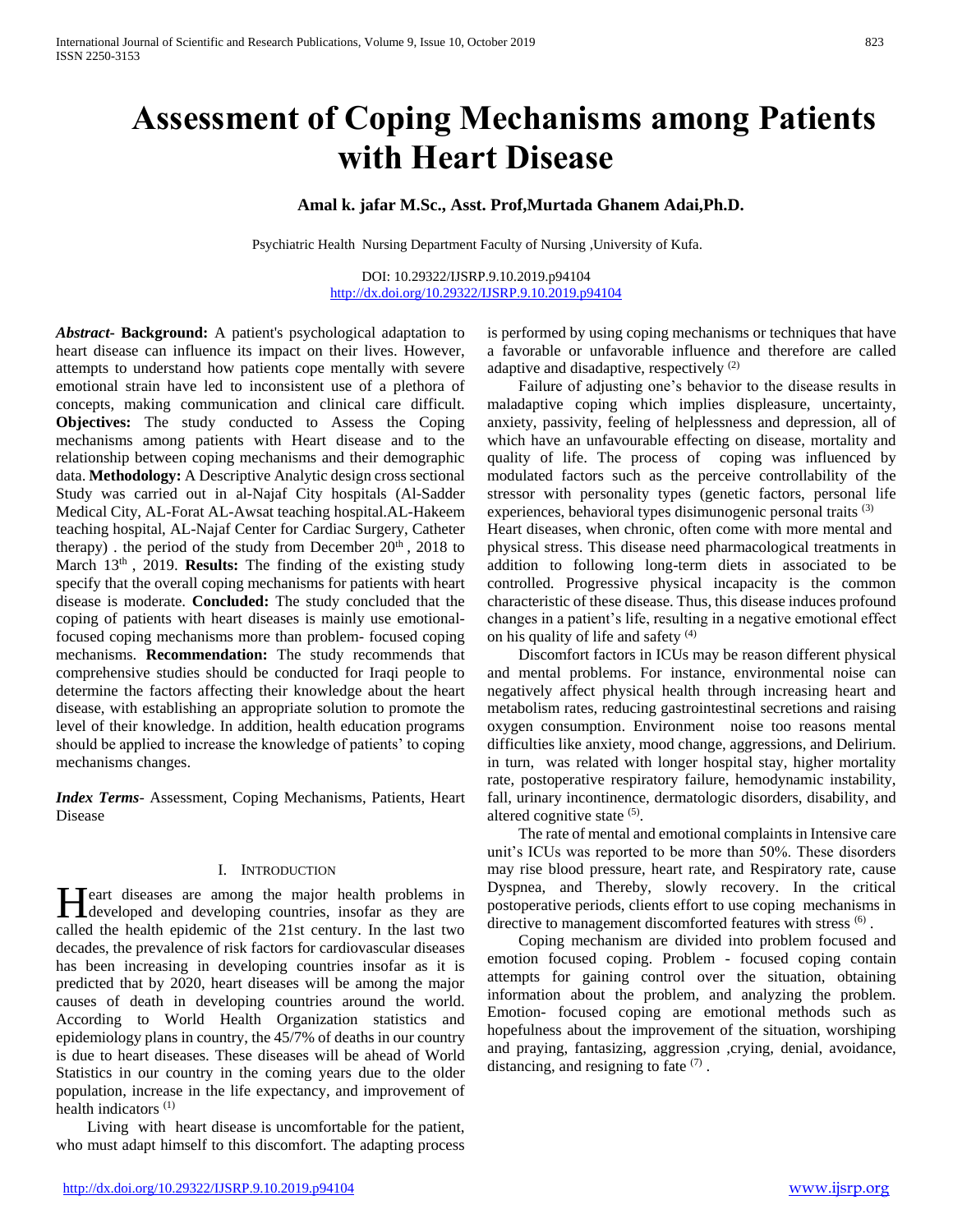International Journal of Scientific and Research Publications, Volume 9, Issue 10, October 2019 824 ISSN 2250-3153

# II. METHODOLOGY

 A descriptive analytic design cross-sectional study was carried out, so as to achieve the early stated objectives. The period of the study is from 20th December 2018 to 16th March 2019.

 The study was conducted at general teaching hospitals units, (intensive care unit (ICU), coronary care unit (CCU), postoperation care unit), in Al-Najaf AL-Ashraf City , Iraq.

# **Instrument of the study:**

 An assessment tool is adopted and developed by the researcher for assessing the coping mechanisms amongst patient with heart disease. The final study instrument consists of two parts, (part one contained socio- demographic data, part two contained two domains ,and 58 questions.

# **The Statistical Analysis:**

 The following statistical data analysis approaches is used in order to analyze the data of the study under application of the statistical package (SPSS) ver. (22), and the Microsoft excel (2010).

## III. RESULTS

#### **Table (1) Descriptive of the study sample by their demographic data**

| <b>Items</b>                            | Sub-groups                | <b>Study group</b><br>$Total = 100$ |            |
|-----------------------------------------|---------------------------|-------------------------------------|------------|
|                                         |                           | <b>Frequency</b>                    | Percentage |
| <b>Age / Years</b>                      | $20 - 35$                 | 5                                   | 5.0        |
|                                         | $36 - 51$                 | 24                                  | 24.0       |
|                                         | $52 - 67$                 | 46                                  | 46.0       |
|                                         | 68-83                     | 25                                  | 25.0       |
| <b>Gender</b>                           | Male                      | 59                                  | 59.0       |
|                                         | Female                    | 41                                  | 41.0       |
| <b>Economic</b><br><b>Status</b>        | Sufficient                | 34                                  | 34.0       |
|                                         | Sufficient to some extent | 45                                  | 45.0       |
|                                         | Insufficient              | 21                                  | 21.0       |
|                                         | Rural                     | 30                                  | 30.0       |
| <b>Residency</b>                        | Urban                     | 70                                  | 70.0       |
| <b>Levels</b><br>of<br><b>Education</b> | Illiterate                | 20                                  | 20.0       |
|                                         | Able to Read and Write    | 22                                  | 22.0       |
|                                         | Primary School            | 19                                  | 19.0       |
|                                         | Intermediate School       | 9                                   | 9.0        |
|                                         | Preparatory School        | 8                                   | 8.0        |
|                                         | Institute                 | 9                                   | 9.0        |
|                                         | College                   | 13                                  | 13.0       |
|                                         | Post-graduate             | $\mathbf{0}$                        | 0.0        |
| <b>Marital Status</b>                   | Single                    | 8                                   | 8.0        |
|                                         | Married                   | 78                                  | 78.0       |
|                                         | Widowed                   | 13                                  | 13.0       |
|                                         | Separated                 | $\mathbf{1}$                        | 1.0        |
| <b>Occupational</b><br><b>Status</b>    | Governmental Employee     | 13                                  | 13.0       |
|                                         | Housewife                 | 28                                  | 28.0       |
|                                         | Private work              | 20                                  | 20.0       |
|                                         | <b>Jobless</b>            | 30                                  | 30.0       |
|                                         | Retired                   | 9                                   | 9.0        |

 Table (4.1) shows that the majority about age between (52-67) years old (64%)**,** in addition the majority of the study subject (59.0%) are male. Regarding educational levels the study show (22.0%) is Able to Read and Write .Concerning the socio-economic status, most of the participants (45.0%) are present with sufficient to some extent. Concerning residency the study results indicate that the study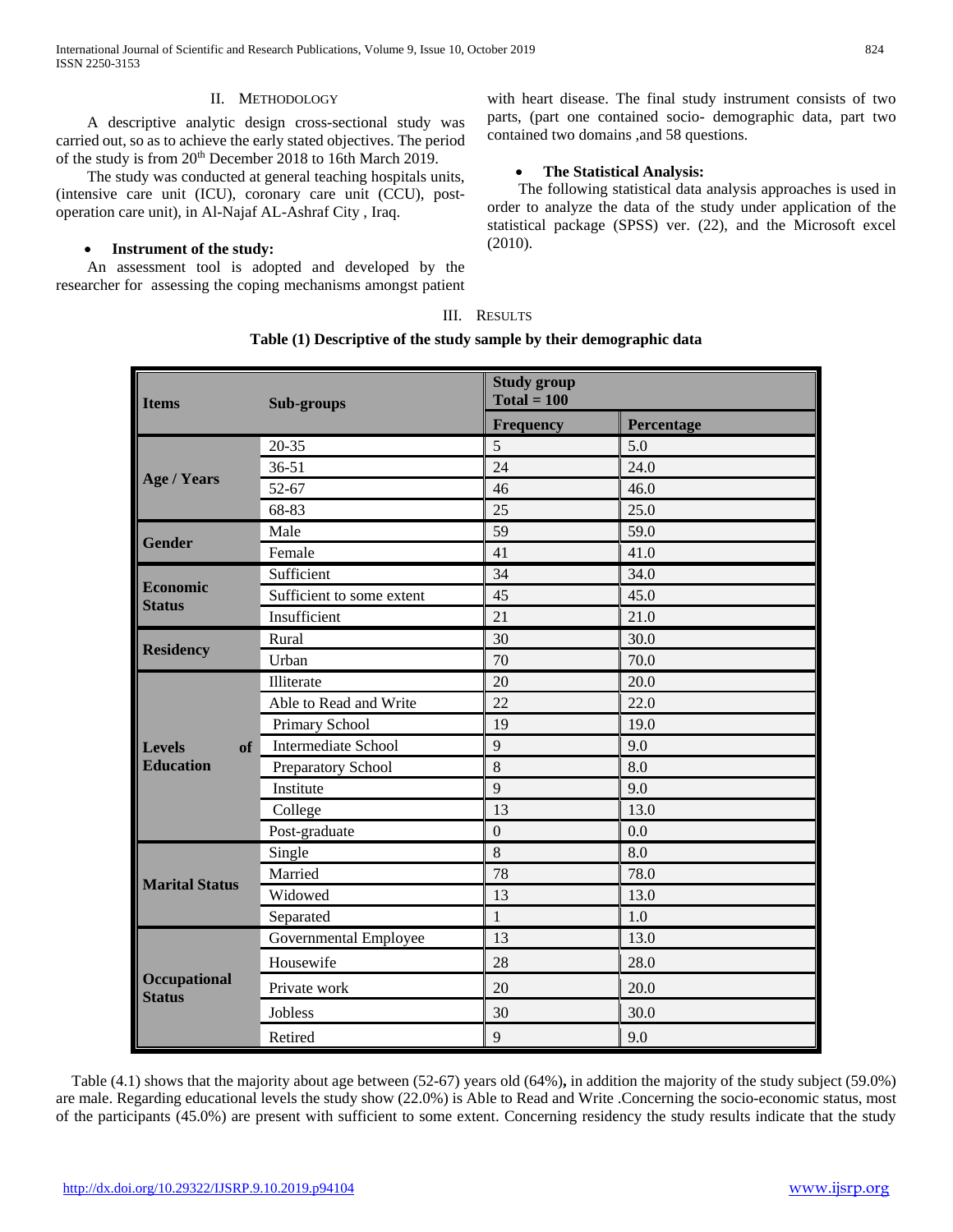subjects (70.0%) are urban residents .Regarding marital status the majority of the study subjects (78 %) are married and most of study subjects (30.0%) are Jobless.

| <b>Items</b>              | <b>MS</b> | <b>RS</b> | <b>Assessment</b> |
|---------------------------|-----------|-----------|-------------------|
| <b>Focused on problem</b> | 1.66      | 55.33     | Poor              |
| Focused on emotional      | 1.97      | 65.69     | Moderate          |
| <b>Overall Assessment</b> | 1.89      | 63.46     | <b>Moderate</b>   |

**Table(2): Overall Coping Mechanisms for Patients with Heart Disease**

# **M.S (mean of score) ,) Rs% (percentage relative sufficiency) ; Good (mean of score equal or more than 2.34) ; Fair (mean of score equal or more than 1.67) ; Poor (mean of score less than 1.66) ; cut off point (0.66) , mean of score (2).**

 Table (2) shows that the overall assessment of coping mechanisms for patients with heart disease it shows that the assessment for focused on problem is poor and focused on emotional is (moderate).

# IV. DISCUSSION

# **Discussion of the administrators socio-demographic.**

 The study finding demonstrate that the more frequent age group is (52 - more). they found that the (52 yrs. ) is the leading age group of the study sample. Additionally, it comes because the HD incidence is increased for the patients age increase. This fact is associated with many factors: reduction metabolism rate and increase catabolic rate. This impairment leads to impaired patients physical activity and may cause deterioration in the body organs functions. Also, there is a physical vulnerability relates to the phenomenon of age that make the individuals risky for many diseases and health problems such as HTN, obesity, dyslipidemia and DM. These problems resolve increase the incidence of heart diseases with those people. This outcome agrees with <sup>(8)</sup>

 Concerning the gender, the study results reveal that the majority of the subject are males. In addition, the differences in sex in the broad scope of wellness and illness have been the matter of general investigation, women are associated with risk of metabolic adverse risks, current evidence on future risks for HD interferes. Preeclampsia is related to developing the risk for HD later in life. Menopause is associated with an increased risk of HD. This result agrees with (9).

 Level of Educational, the outcomes display that the majority of the take a look at topics are capable of reading and writing. . Early access to education in life has been found to be particularly important for the development of effective coping mechanisms. A final factor to be considered is access to health care. Barriers to healthcare such as location, inability to afford treatment or a poor therapeutic relationship due to a lack of trust are associated with poor coping mechanisms and health outcomes. whose have a look at results indicate that maximum contributors are able to study with write (10).

 Concerning the socio-economic status, most of the study participants are presented with sufficient to some extent socioeconomic status. Lower socioeconomic status creates coping more difficulties by increasing levels from stress, increasing the probability of unhealthy behaviors, reducing accessing to wellbeing caring and reducing gaining and using to effecting coping mechanism whose their outcomes show that the common of training applicants' regular revenue is enough to about degree. (11)

 Concerning residency, the study results indicate that the study subjects are urban residents. this end result comes along with .whose their results suggest that the general public of topics are city citizens rather than the countryside or in large towns. in addition, these effects can also ascribed to the HD with refers to modern scourge of trade society. Besides, the HD can also increase in incidence amongst men and women in urban residential areas compared to the ones in rural regions. additionally, the ones folks in city residential regions regularly skill much less physical exercising and extra mental strain every day compared with those in rural regions, making them greater risky for coronary heart ailment (12)

 About married statuses, the learning outcomes shows that the common of the research focuses are married. whose outcomes indicate that the common study subjects are marital. (13).

 About occupational Status, the outcomes show great ratio from research subjects are Jobless. because the conditions and peripheral factors make him more susceptible to mental and physical illness .whose outcomes show that the common research subjects is Jobless.  $(13)$ .

# **Discussion of the Relationships between Coping Mechanisms among Patient with Heart Disease.**

 This study show that the assessment of overall assessment of coping mechanisms for patients with heart disease, It shows that the assessment for focused on problem is poor and focused on emotional is moderate. In In this study show that the sample of HD patients, emotion-focused mechanisms and problem – focused coping mechanisms at the time of the cardiac occasion were a dependable predictor of ailment severity at a three-month follow up, these findings have to be interpreted cautiously due to the small pattern size, however they may be constant with previous work showing that coping mechanisms and disorder-related beliefs play an crucial function in health behaviors and disorder adjustment

 By using displaying that patients' coping techniques after a cardiac occasion are extra strictly associated with future disease severity than expressed symptomatology, they aid the emphasis of